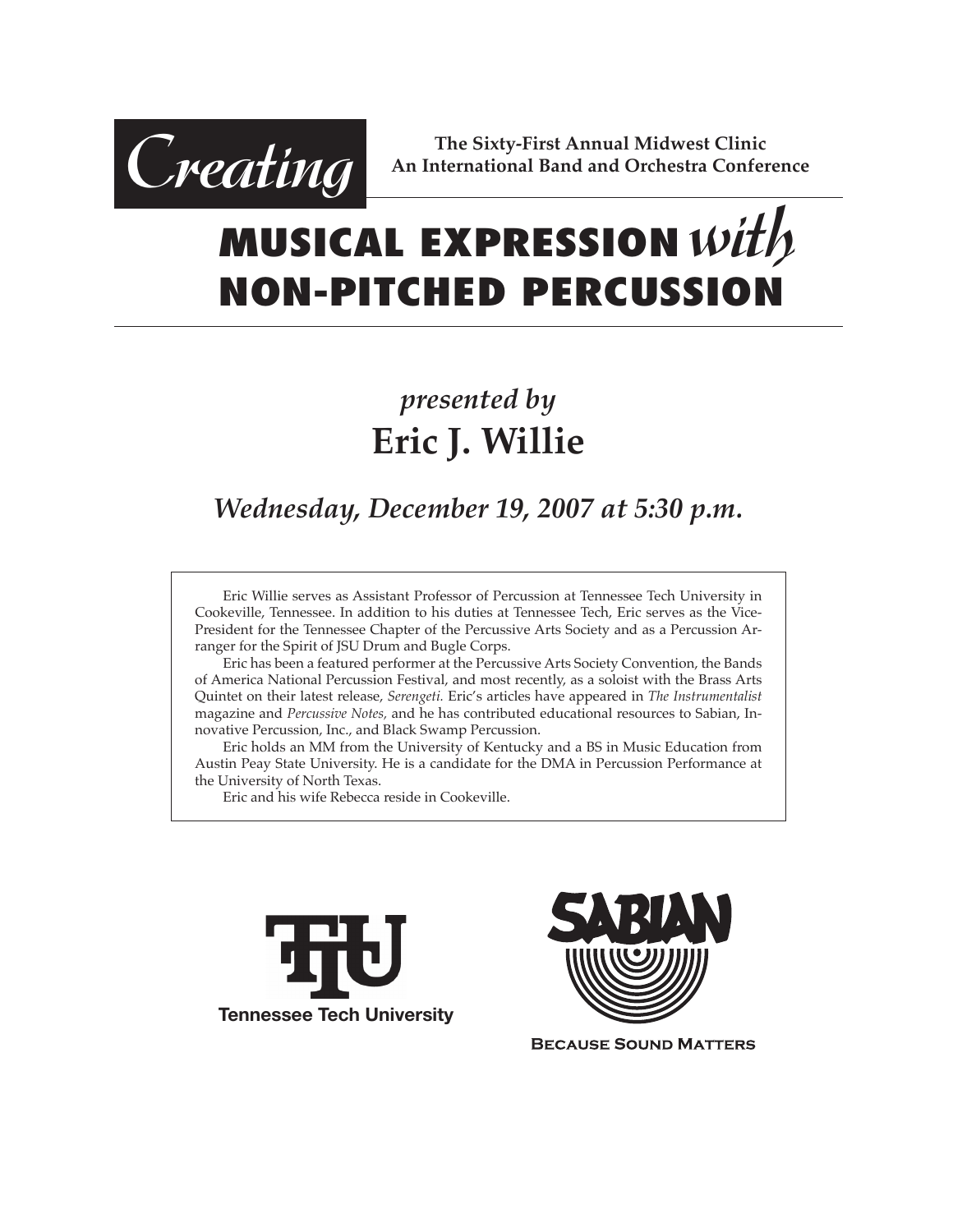"Expression is what makes notes and rhythms have meaning for a listener. You must know what you think the notes *are saying if anyone else is to gain some sense of meaning from your performance."* – Christopher Deane

#### "Creating Musical Expression with Non-Pitched Percussion" The Midwest Clinic Wednesday, December 19, 2007, 5:30p.m. Eric J. Willie, Clinician

Expression in music can be difficult to portray when there is an absence of harmony, melody and pitch. In addition, it can be difficult to create tension when there is no harmonic progression and it is difficult to discern a melody when there is no pitch content.

The percussionist performing a composition score non-pitched instruments encounters the aforementioned difficulties. The following suggestions can assist the percussionist to create musical expression within the repertoire for Non-Pitched Percussion.

I. Motivic Consistency

In an attempt to connect the ideas, phrase each statement in a similar fashion.

A. While the second measure is not identical (Measure 29), it is similar and should phrase similar to the first measure.

John S. Pratt, *My Friend Norman,* (New York: Belwin, 1959), 30.



B. The choice of dynamic inflection in Measure 1 is crucial for motivic consistency throughout the majority of the composition. I have chosen to group the first three notes together and add weight to longer note values.

Áskell Másson, *Prím,* (Switzerland: Editions Bim, 1984), 1-5.

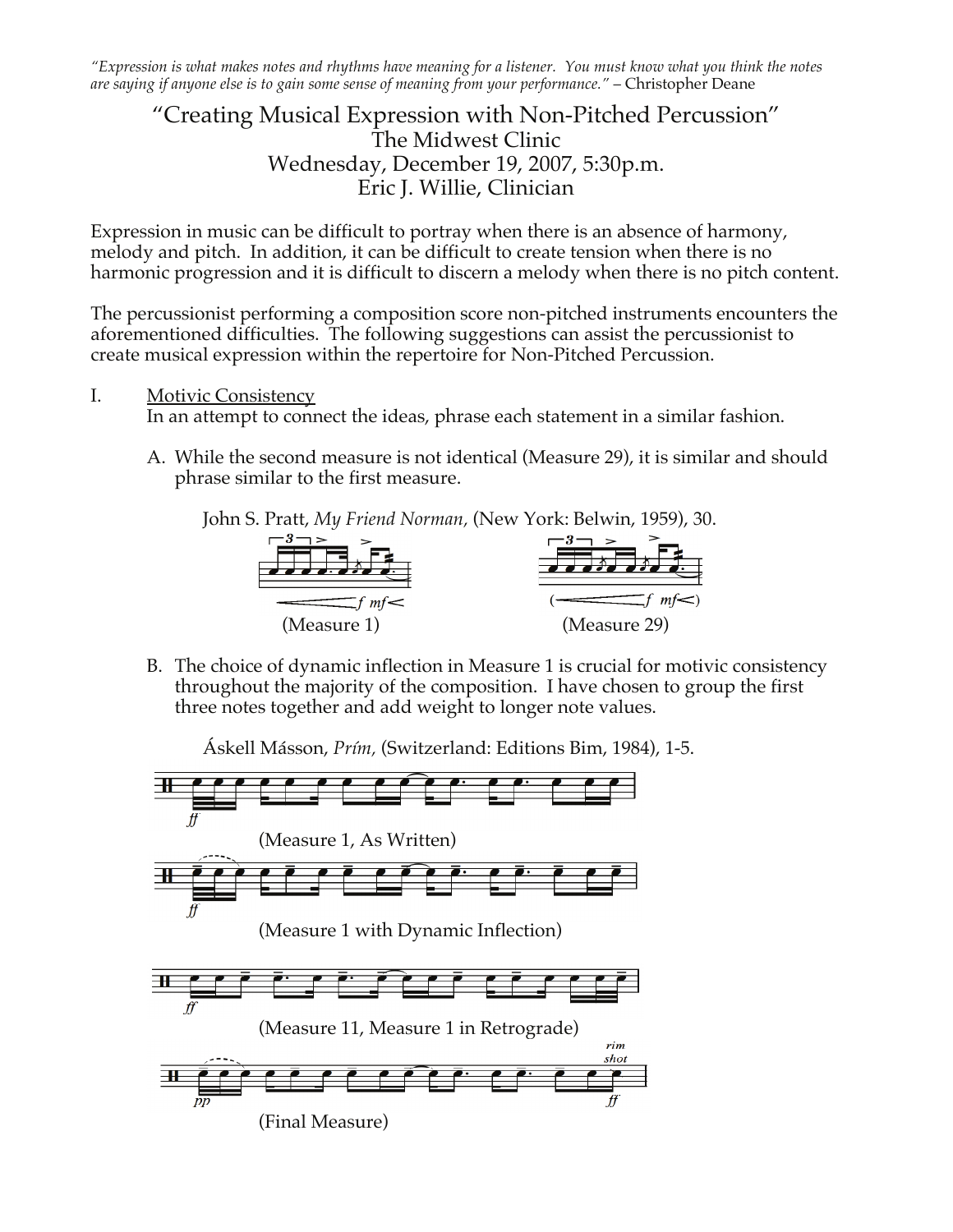II. Phrase Direction

Before beginning a new piece of literature, I recommend that the performer create a phrase outline of the composition. This can assist the performer in understanding proper phrase direction.

A. Add a crescendo to paradiddles to assist in separating the first two sections of music.

John S. Pratt, *My Friend Norman*, 30.



B. Add a crescendo to single-stroke seven to the last measure to end the piece.



C. Add a decrescendo to syncopated passage to assist in phrase separation.

Áskell Másson, *Prím*, 2.



D. Crescendo non-accented notes (not just accented notes) to assist in crescendo.

Eckhard Kopetzki, *Canned Heat,* (San Antonio: Southern Music, 2002), 3.

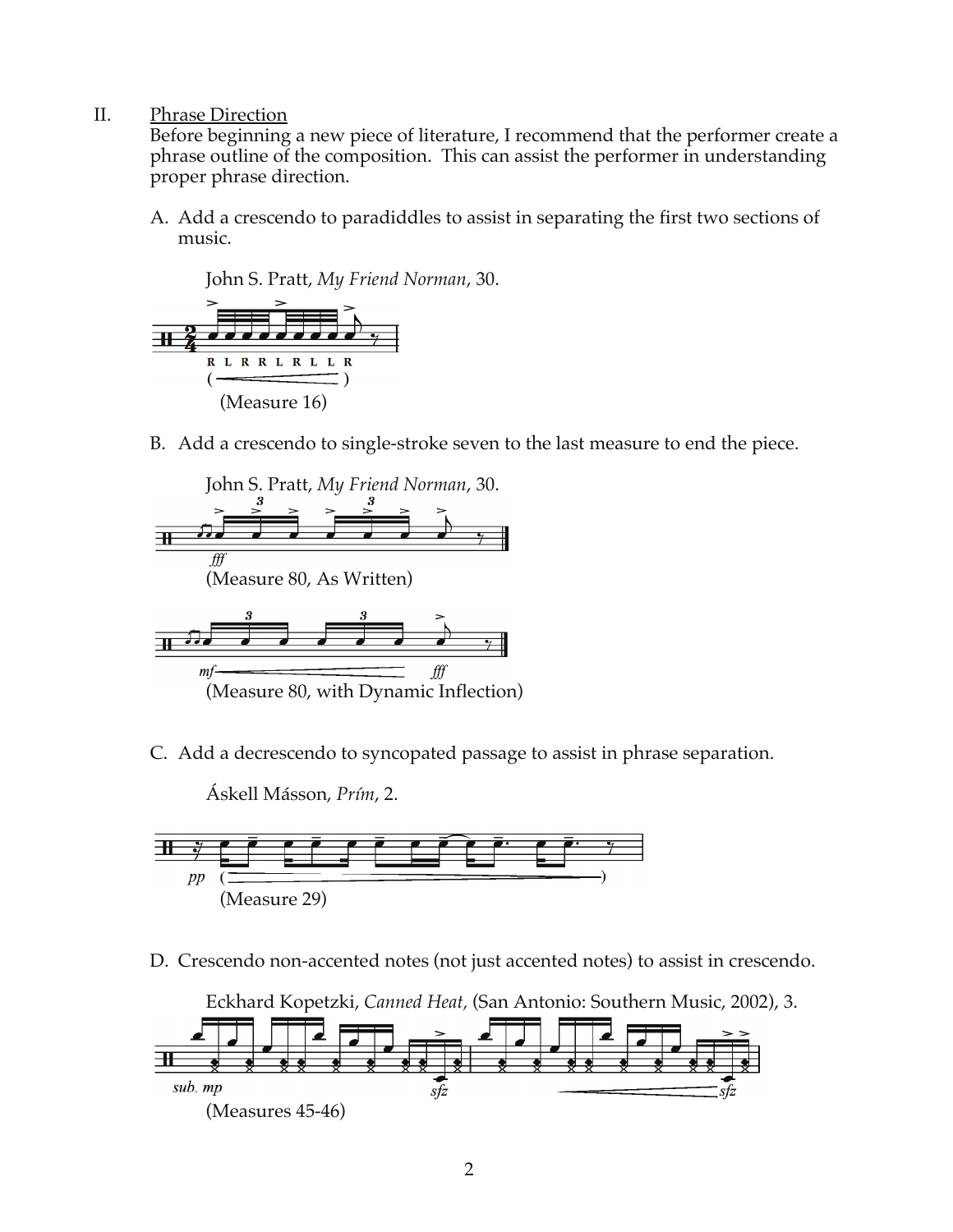#### III. Rhythmic Freedom for Phrasing

Composers have a tendency to score continuously for percussionists. As percussionists are not required to breath (to perform), it is easy to compose music that does not require a break. In an attempt to create musical expression, allow the piece of music to "breath" by placing spaces or ritardandos at desired points.

C. Allow a space before returning to previous motive to assist in audience comprehension.

Eckhard Kopetzki, *Canned Heat,* (San Antonio: Southern Music, 2002), 3.





b. Measures 61-64 return at a different dynamic level in measure 84.

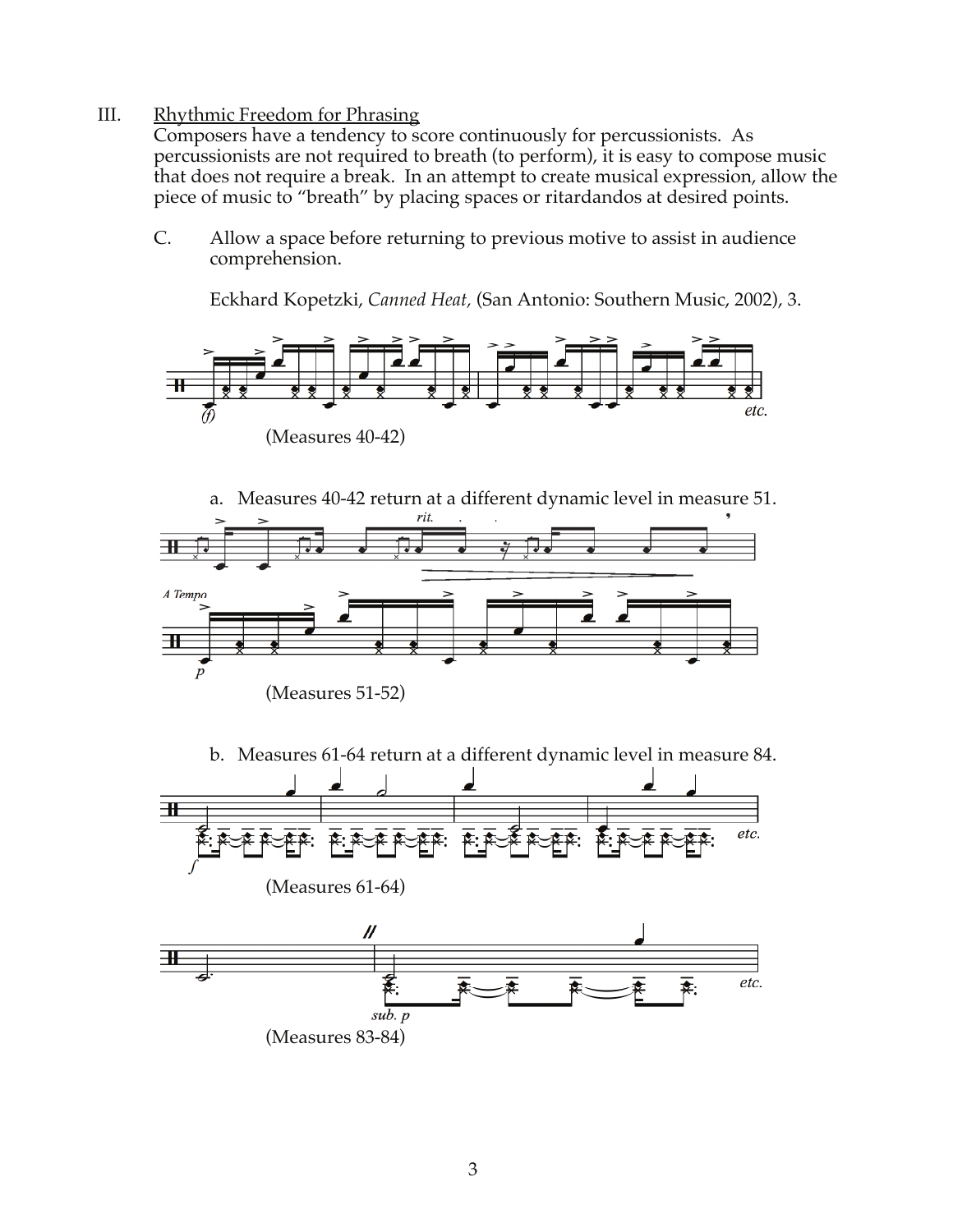IV. Adapting these ideas to Large Ensemble (Wind Ensemble, Orchestra) Compositions There is no change in musical approach between a solo composition and an ensemble composition. The choice of inflection and phrase direction must be consistent throughout the entire ensemble. Suggested dynamic are in parentheses.



William Schuman, *Chester*, (Pennsylvania: Merion Music, Inc., 1957), 28-30.

Placing a slight emphasis on certain notes will help create expression in the snare drum part. In addition, the emphasis will assist in expressing the snare drum part in single time while the wind parts are felt in a 2/2 or half-time feel.

William Schuman, *Chester*, 30.



Be careful not to stagnate at the end of the composition. Allowing a crescendo will help forward momentum to conclude the piece.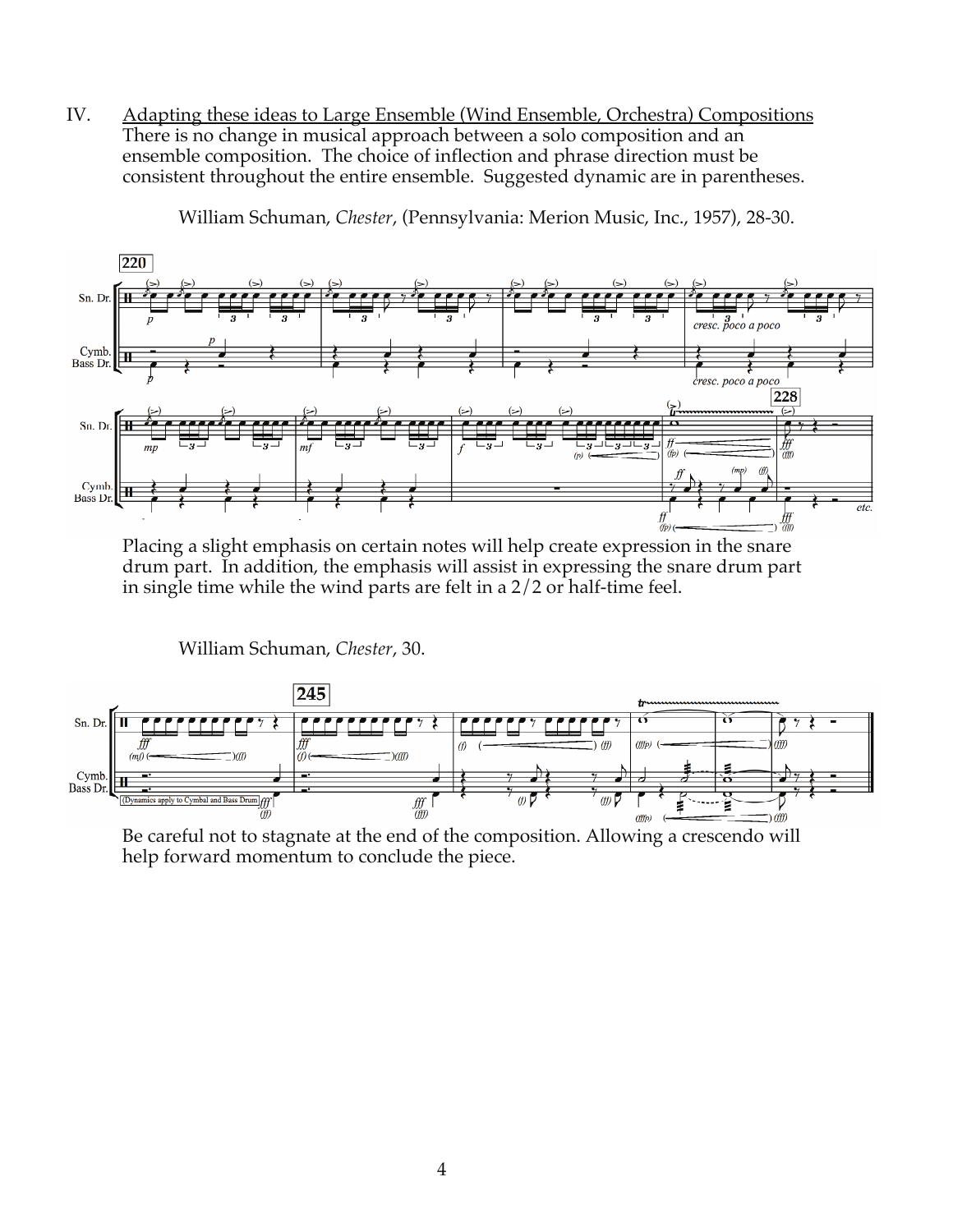#### Instruments and Implements

Snare Drum

- <sup>14"</sup> Black Swamp Retrosonic Snare Drum
	- o Snare drum used in "open" position for rudimental solo (*My Friend Norman)* and in "closed" position for concert solo (*Prim)*.
- Heads
	- o 14" Evans Strata 700 Batter Head
	- o 14" Evans Genera Reso 300 Resonant Head
- **Sticks** 
	- o Innovative Percussion Christopher Lamb Snare Drum Stick, CL-1L for *My Friend Norman.*
	- o Innovative Percussion James Campbell Snare Drum Stick, IP-JC for *Prim.*

#### Multi-Percussion (*Canned Heat)*

- Drums
	- o LP Matador Bongos (2 Pair) with LP Bongo Stands
	- o 12", 14", 16" Dynasty Concert Tom-toms
- Accessory Percussion
	- o 18" x 26" Sabian Thundersheet (for the Resonant Metal sound)
	- o Rhythmtech Drum Set Tambourine, DST
	- o Metal Can (Large Green Bean)
- Heads
	- o Evans Latin Percussion Bongo Heads (2 Pair)
	- o 12", 14", 16" Evans 1000 Strata Concert Tom Heads
- **Sticks** 
	- o Innovative Percussion RFS-420, Hard Vibraphone (3 Needed)
	- o Innovative Percussion TS-1 Multi-Tom Drumsticks

To further your ideas, listen to contemporary performers. The following is a list of recommended recordings.

- Jason Baker, *The Noble Snare: Compositions for Unaccompanied Snare Drum*
- Guy Gauthreaux, *Open-Close-Open*
- Joseph Gramley, *American De-Construction*
- Markus Leoson, *Markussion-Heavy Loaded Percussion Recital*
- Morris Palter, *Remedy*
- Steven Schick, *Drumming In the Dark*
- Andrew Spencer, *Hollinden: Slender Beams of Solid Rhythm*